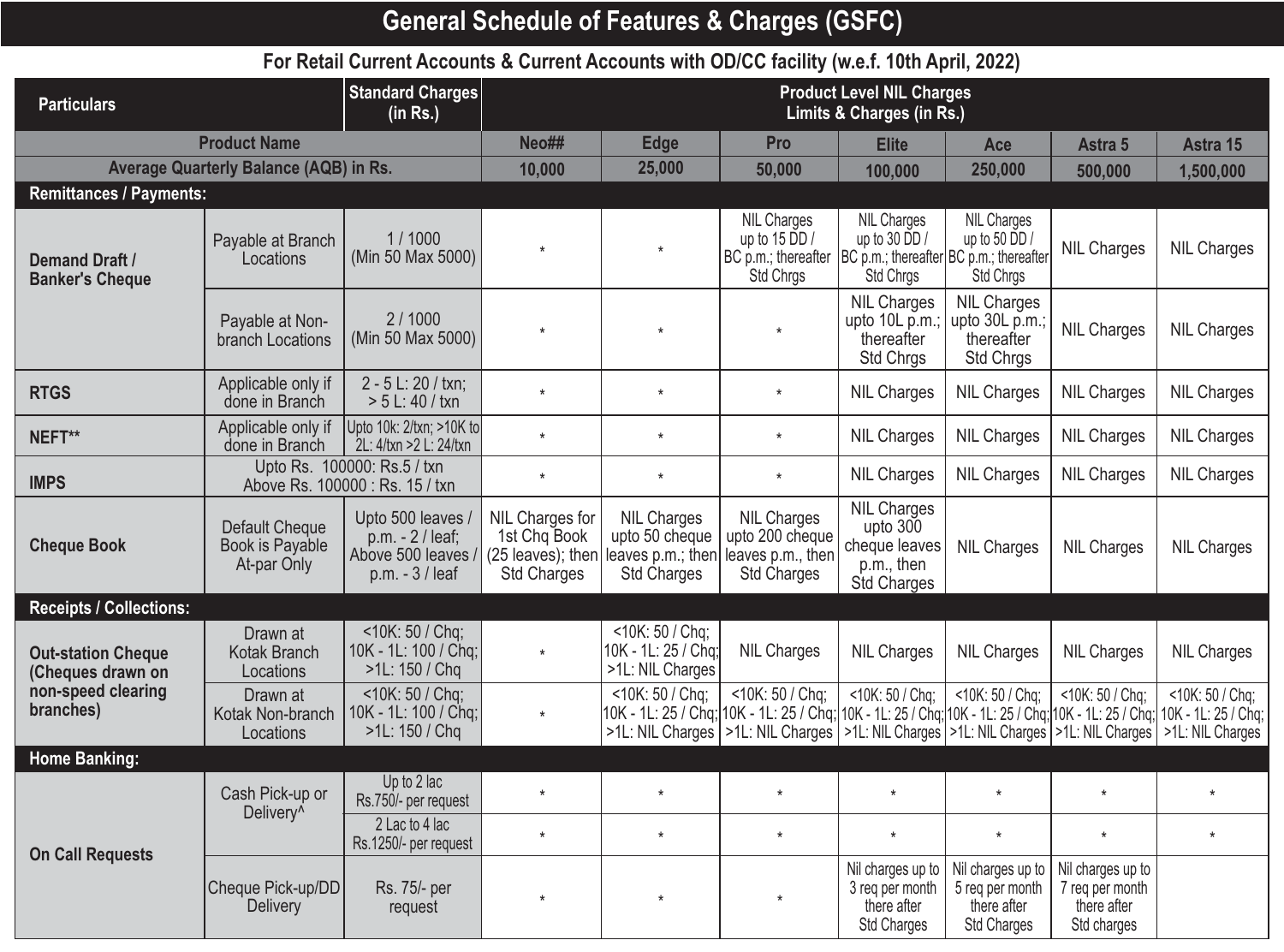| <b>Particulars</b>                                                                                                    |                                                     | <b>Standard Charges</b><br>(in Rs.) | <b>Product Level NIL Charges</b><br>Limits & Charges (in Rs.)    |                                                                    |                                                                                                                          |                                                                   |                                                                                                                                                              |                                                                                                                     |                                                                                                                                            |
|-----------------------------------------------------------------------------------------------------------------------|-----------------------------------------------------|-------------------------------------|------------------------------------------------------------------|--------------------------------------------------------------------|--------------------------------------------------------------------------------------------------------------------------|-------------------------------------------------------------------|--------------------------------------------------------------------------------------------------------------------------------------------------------------|---------------------------------------------------------------------------------------------------------------------|--------------------------------------------------------------------------------------------------------------------------------------------|
|                                                                                                                       | <b>Product Name</b>                                 |                                     | Neo##                                                            | <b>Edge</b>                                                        | Pro                                                                                                                      | <b>Elite</b>                                                      | Ace                                                                                                                                                          | Astra 5                                                                                                             | Astra 15                                                                                                                                   |
|                                                                                                                       | <b>Average Quarterly Balance (AQB) in Rs.</b>       |                                     | 10,000                                                           | 25,000                                                             | 50,000                                                                                                                   | 100,000                                                           | 250,000                                                                                                                                                      | 500,000                                                                                                             | 1,500,000                                                                                                                                  |
|                                                                                                                       |                                                     | Up to 1 lac<br>2.5/1000             | $\star$                                                          | $\star$                                                            | $\star$                                                                                                                  | $\star$                                                           | $\star$                                                                                                                                                      | $\star$                                                                                                             | $\star$                                                                                                                                    |
| <b>Beat Service</b>                                                                                                   | <b>Cash Pickup</b>                                  | 1.01 lac to 6 lac<br>1.25 /1000     | $\star$                                                          | $\star$                                                            | $\star$                                                                                                                  | $\star$                                                           | $\star$                                                                                                                                                      | $\star$                                                                                                             | $\star$                                                                                                                                    |
|                                                                                                                       |                                                     | 6.01 lac to 100 lac<br>1/1000       | $\star$                                                          | $\star$                                                            | $\star$                                                                                                                  | $\star$                                                           | $\star$                                                                                                                                                      | $\star$                                                                                                             | $\star$                                                                                                                                    |
|                                                                                                                       | Cheque Pick-up                                      | 500 p.m.                            | 300 p.m.                                                         | 300 p.m.                                                           | 300 p.m.                                                                                                                 | <b>NIL Charges</b>                                                | <b>NIL Charges</b>                                                                                                                                           | <b>NIL Charges</b>                                                                                                  | <b>NIL Charges</b>                                                                                                                         |
| <b>Cash Deposit &amp; Withdrawal:</b>                                                                                 |                                                     |                                     |                                                                  |                                                                    |                                                                                                                          |                                                                   |                                                                                                                                                              |                                                                                                                     |                                                                                                                                            |
| <b>Cash Deposits</b>                                                                                                  | At Home Branch &<br>non Home Branch<br>Location $@$ | Rs. 3.5 / 1000 Min<br>50 per txn    | <b>NIL Charges</b><br>upto 2L p.m.;<br>thereafter<br>Std charges | <b>NIL Charges</b><br>upto $4L$ p.m.;<br>thereafter<br>Std charges | <b>NIL Charges</b><br>upto $6L$ p.m.;<br>thereafter<br>Std charges                                                       | <b>NIL Charges</b><br>upto 10L p.m.;<br>thereafter Std<br>charges | NIL Charges upto<br>10 times of prev<br>month's avg<br>credit balance or<br>25 L p.m whichever 60 L p.m whichever<br>is higher;<br>thereafter Std<br>charges | NIL Charges upto<br>10 times of prev<br>month's avg<br>credit balance or<br>is higher;<br>thereafter Std<br>charges | NIL Charges upto<br>12 times of prev<br>month's avg<br>credit balance or<br>120 L p.m whichever<br>is higher;<br>thereafter Std<br>charges |
| <b>Cash Withdrawal</b>                                                                                                | For Non - home<br><b>Branch Location</b>            | Rs. 2 / 1000 Min<br>50 per txn      | <b>NIL Charges</b><br>thereafter<br>std charges                  | <b>NIL Charges</b><br>thereafter<br>std charges                    | <b>NIL Charges</b><br>upto 10K per day; upto 25K per day; upto 50K per day;<br>thereafter<br>std charges                 | <b>NIL Charges</b><br>thereafter std<br>charges                   | <b>NIL Charges</b><br>upto 1L per day; upto 2.5L per day;<br>thereafter std<br>charges                                                                       | <b>NIL Charges</b><br>upto 5L per day;<br>thereafter std<br>charges                                                 | <b>NIL Charges</b><br>upto 7.5L per day;  <br>thereafter std<br>charges                                                                    |
| Automated Teller Machine (ATM): Kotak ATM Txn - Nil Charges                                                           |                                                     |                                     |                                                                  |                                                                    |                                                                                                                          |                                                                   |                                                                                                                                                              |                                                                                                                     |                                                                                                                                            |
| <b>Other Bank's VISA</b><br><b>ATMs - Domestic</b>                                                                    | Non Financial Txn<br>Cash Withdrawal                | 8.50 per txn<br>21 per txn          | $\star$                                                          | $\star$                                                            | Nil Charges upto<br>3 txns (In Top 6<br>Cities#+ $\frac{1}{2}$ & 5 Txn<br>(Non-Top Cities);<br>thereafter<br>std charges | <b>NIL Charges</b>                                                | <b>NIL Charges</b>                                                                                                                                           | <b>NIL Charges</b>                                                                                                  | <b>NIL Charges</b>                                                                                                                         |
| <b>Other Bank's VISA</b>                                                                                              | Non Financial Txn                                   | 25 per txn                          | $\star$                                                          | $\star$                                                            | $\star$                                                                                                                  | $\star$                                                           | $\star$                                                                                                                                                      | $\star$                                                                                                             | $\star$                                                                                                                                    |
| <b>ATMs - International</b>                                                                                           | Cash Withdrawal                                     | 150 per txn                         | $\star$                                                          | $\star$                                                            | $\star$                                                                                                                  | $\star$                                                           | $\star$                                                                                                                                                      | $\star$                                                                                                             | $\star$                                                                                                                                    |
| <b>Transactions declined</b><br>at merchant outlets /<br>websites / ATM, due to<br>insufficient balance <sup>^^</sup> | <b>Insufficient Funds</b>                           | 25 per txn                          | $^\star$                                                         | $\star$                                                            | $\star$                                                                                                                  | $\star$                                                           | $\star$                                                                                                                                                      | $\star$                                                                                                             | $\star$                                                                                                                                    |
| <b>Debit Card:</b>                                                                                                    |                                                     |                                     |                                                                  |                                                                    |                                                                                                                          |                                                                   |                                                                                                                                                              |                                                                                                                     |                                                                                                                                            |
| <b>Debit Card Charges</b>                                                                                             | <b>Annual Fee</b>                                   | Rs. 250 p.a.                        | $\star$                                                          | $\star$                                                            | $\star$                                                                                                                  | $\star$                                                           | <b>NIL Charges</b><br>for 1st Year<br>thereafter<br>Rs. 250 p.a.                                                                                             | <b>NIL Charges</b><br>for 1st Year<br>thereafter<br>Rs. 250 p.a.                                                    | <b>NIL Charges</b><br>for 1st Year<br>thereafter<br>Rs. 250 p.a.                                                                           |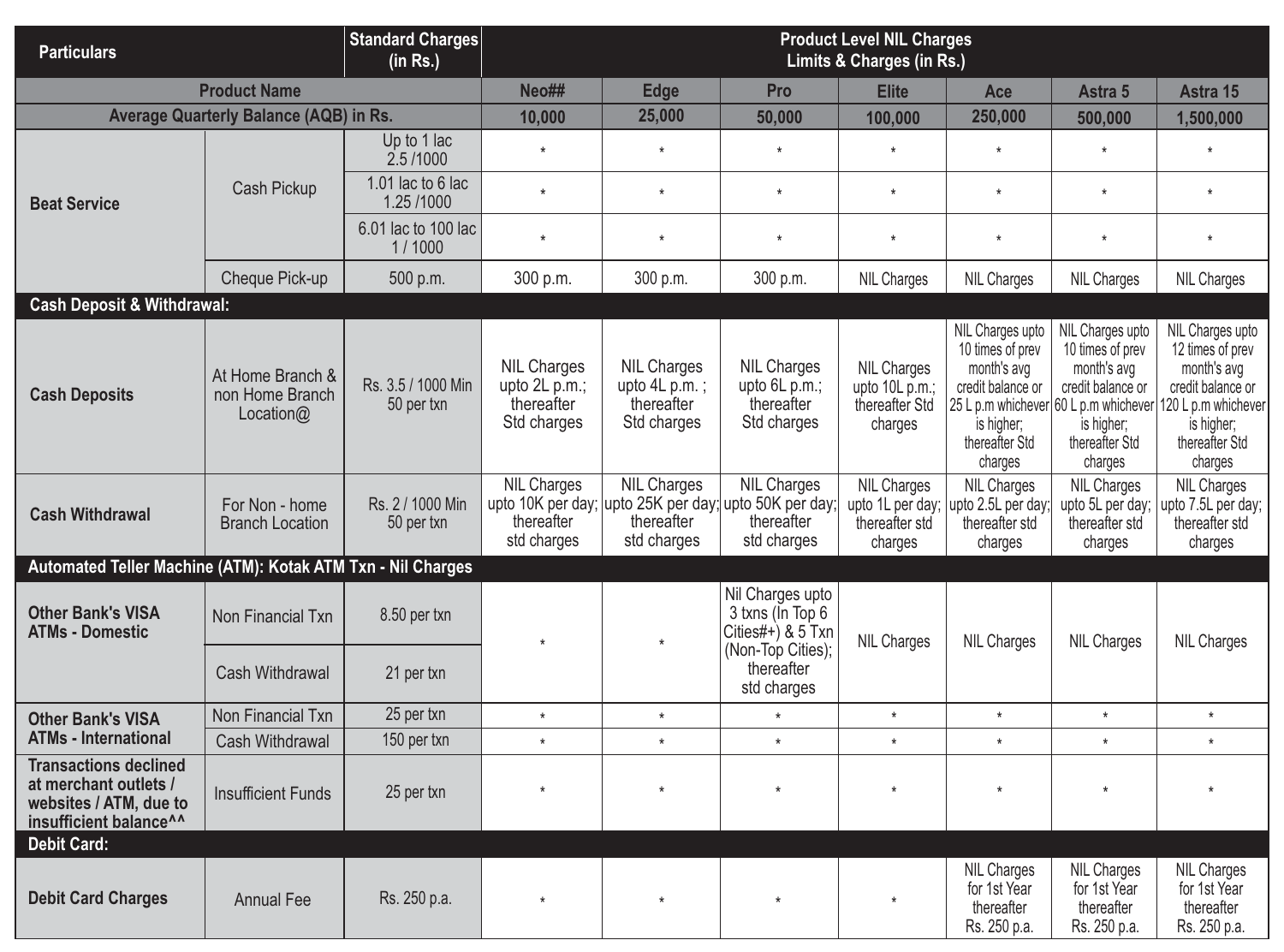| <b>Particulars</b>                                                                           |                                               | <b>Standard Charges</b><br>(in Rs.)                         | <b>Product Level NIL Charges</b><br><b>Limits &amp; Charges (in Rs.)</b> |                                                              |                                                                |                                                              |                                                              |                                                             |                                                                                                                          |
|----------------------------------------------------------------------------------------------|-----------------------------------------------|-------------------------------------------------------------|--------------------------------------------------------------------------|--------------------------------------------------------------|----------------------------------------------------------------|--------------------------------------------------------------|--------------------------------------------------------------|-------------------------------------------------------------|--------------------------------------------------------------------------------------------------------------------------|
|                                                                                              | <b>Product Name</b>                           |                                                             | Neo##                                                                    | <b>Edge</b>                                                  | Pro                                                            | <b>Elite</b>                                                 | Ace                                                          | Astra 5                                                     | Astra 15                                                                                                                 |
|                                                                                              | <b>Average Quarterly Balance (AQB) in Rs.</b> |                                                             | 10,000                                                                   | 25,000                                                       | 50,000                                                         | 100,000                                                      | 250,000                                                      | 500,000                                                     | 1,500,000                                                                                                                |
| <b>Card Replacement</b>                                                                      | Lost / Stolen Card                            | Rs. 200                                                     | $^\star$                                                                 | $\star$                                                      | $\star$                                                        | $\star$                                                      | $\star$                                                      | $\star$                                                     | $\star$                                                                                                                  |
| <b>Other Charges:</b>                                                                        |                                               |                                                             |                                                                          |                                                              |                                                                |                                                              |                                                              |                                                             |                                                                                                                          |
| <b>Account Related</b>                                                                       |                                               |                                                             |                                                                          |                                                              |                                                                |                                                              |                                                              |                                                             |                                                                                                                          |
| <b>AQB Non-</b>                                                                              | Non maintenance                               | If $AQB < 50\%$ of<br>the required<br>Product AQB           | 1200                                                                     | 1500                                                         | 2500                                                           | 5000                                                         | 7000                                                         | 8000                                                        | 8000                                                                                                                     |
| maintenance <>                                                                               | charges per quarter                           | If $AQB$ >=50% but<br>< 100% of the required<br>Product AQB | 750                                                                      | 900                                                          | 1500                                                           | 3000                                                         | 4000                                                         | 5000                                                        | 5000                                                                                                                     |
| <b>Account Closure Charges</b>                                                               |                                               | Customer<br><b>Indused Closure</b>                          | $30$ Days &<br>> 181 Days:<br>Nil; 31 - 181<br>Days: Rs. 600             | $30$ Days &<br>> 181 Days:<br>Nil; 31 - 181<br>Days: Rs. 600 | $<$ 30 Days &<br>> 181 Days:<br>Nil; 31 - 181<br>Days: Rs. 600 | $30$ Days &<br>> 181 Days:<br>Nil; 31 - 181<br>Days: Rs. 600 | $30$ Days &<br>> 181 Days:<br>Nil; 31 - 181<br>Days: Rs. 600 | <30 Days &<br>> 181 Days:<br>Nil; 31 - 181<br>Days: Rs. 600 | $30$ Days &<br>> 181 Days:<br>Nil; 31 - 181<br>Days: Rs. 600                                                             |
| <b>Cheque Returns &lt;&gt;</b>                                                               |                                               |                                                             |                                                                          |                                                              |                                                                |                                                              |                                                              |                                                             |                                                                                                                          |
| <b>Cheques Deposited &amp;</b><br><b>Returned (Outward)</b>                                  | Local & Out-station                           | Rs. 100 per Cheque                                          | $\star$                                                                  | $\star$                                                      | Nil charges upto<br>5 p.m.; thereafter<br><b>Std Charges</b>   | Nil charges upto<br><b>Std Charges</b>                       | Nil charges upto<br><b>Std Charges</b>                       | Nil charges upto<br>Std Charges                             | Nil charges upto<br>7 p.m.; thereafter 10 p.m.; thereafter 10 p.m.; thereafter 10 p.m.; thereafter<br><b>Std Charges</b> |
| <b>Cheques Issued and</b><br><b>Returned (Inward) &amp;</b><br><b>ECS returns</b>            | <b>Financial Reasons</b>                      | Rs. 500 / instance                                          | $\star$                                                                  | $\star$                                                      | $\star$                                                        | $\star$                                                      | $\star$                                                      | $\star$                                                     | $\star$                                                                                                                  |
| <b>SMS Alerts &amp; Updates</b>                                                              |                                               |                                                             |                                                                          |                                                              |                                                                |                                                              |                                                              |                                                             |                                                                                                                          |
| Balance (Daily / Weekly), Txn &<br><b>Value Added Alerts</b>                                 |                                               | SMS - Rs. 0.50 per SMS<br>Email - Nil charges               | $\star$                                                                  | $^\star$                                                     | $\star$                                                        | 50% Discount on<br>Std. charges<br>(Rs. 0.25 per SMS)        | <b>NIL Charges</b>                                           | <b>NIL Charges</b>                                          | <b>NIL Charges</b>                                                                                                       |
| <b>Charges Common for All Products</b>                                                       |                                               |                                                             |                                                                          |                                                              |                                                                |                                                              |                                                              |                                                             |                                                                                                                          |
| <b>Account Statements (Through Email -Nil charges)</b>                                       |                                               |                                                             |                                                                          |                                                              |                                                                |                                                              |                                                              |                                                             |                                                                                                                          |
| <b>Weekly</b>                                                                                | Physical                                      | Rs. 300 per Quarter                                         | $\star$                                                                  | $\star$                                                      | $\star$                                                        | $^\star$                                                     | $\star$                                                      | $\star$                                                     | $\star$                                                                                                                  |
| <b>Annual Combined</b><br><b>Statement (Physical)</b>                                        | Through Branch & Phone Banking: Rs. 100       |                                                             | $\star$                                                                  | $\star$                                                      | $\star$                                                        | $^\star$                                                     | $\star$                                                      | $\star$                                                     | $\star$                                                                                                                  |
| <b>Ad- hoc Statements</b>                                                                    | At Branch /                                   | <= 365 Days: Rs. 100                                        | $\star$                                                                  | $\star$                                                      | $\star$                                                        | $^\star$                                                     | $\star$                                                      | $\star$                                                     | $\star$                                                                                                                  |
| <b>Request</b>                                                                               | <b>Phone Banking</b>                          | >365 Days: Rs. 200                                          | $\star$                                                                  | $\star$                                                      | $\star$                                                        | $^\star$                                                     | $\star$                                                      | $\star$                                                     | $\star$                                                                                                                  |
|                                                                                              | On Net Banking / ATM                          | Rs. 50                                                      | $\star$                                                                  | $\star$                                                      | $\star$                                                        | $\star$                                                      | $\star$                                                      | $\star$                                                     | $\star$                                                                                                                  |
| <b>Foreign Currency Payments &amp; Collections</b><br><b>DD Issuance / DD Cancellation /</b> |                                               |                                                             |                                                                          |                                                              |                                                                |                                                              |                                                              |                                                             |                                                                                                                          |
| <b>DD Revalidation / Cheque Collection</b>                                                   |                                               | Rs. 500                                                     | $\star$                                                                  | $\star$                                                      | $\star$                                                        | $\star$                                                      | $\star$                                                      | $\star$                                                     | $\star$                                                                                                                  |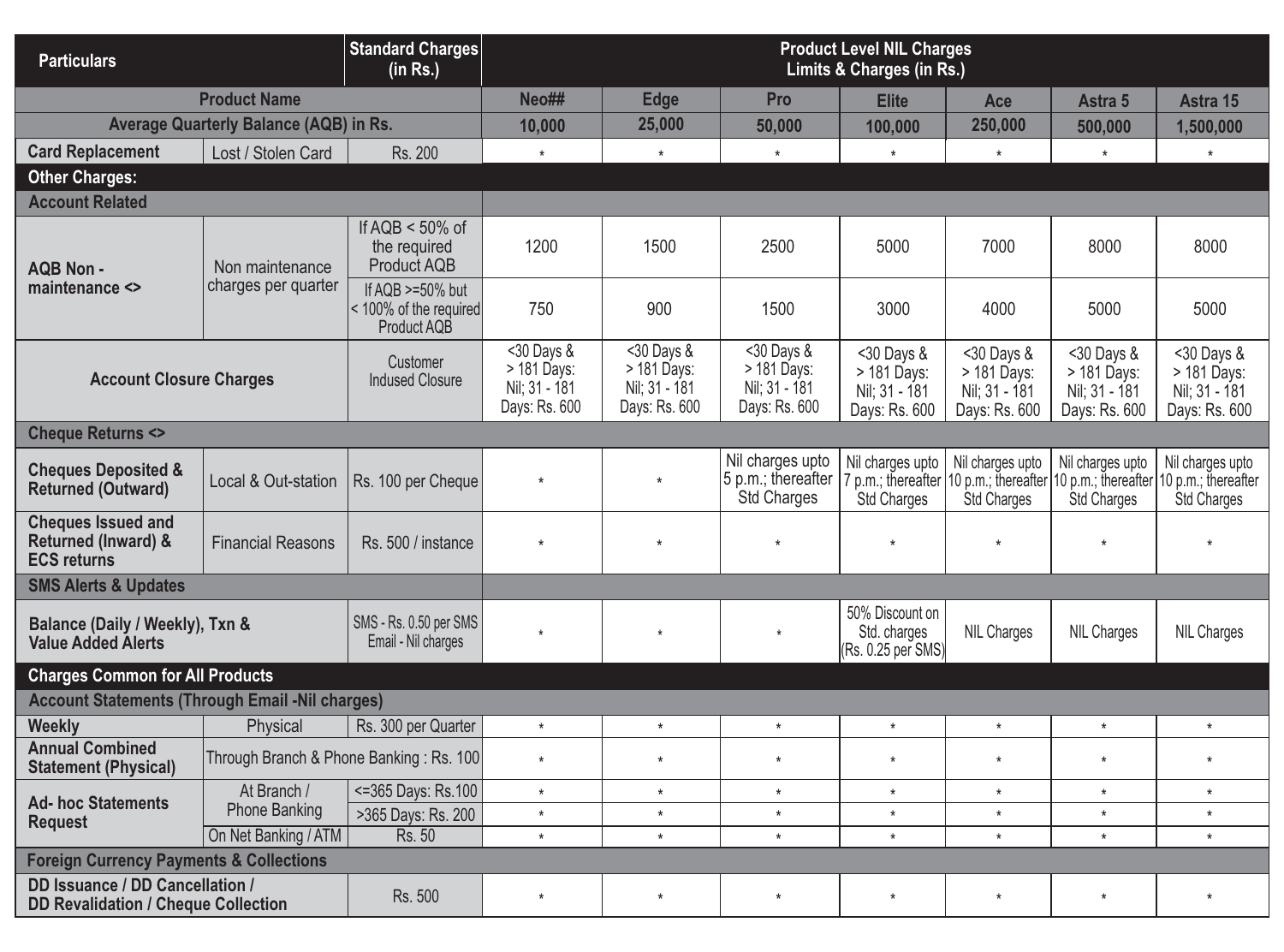| <b>Particulars</b>                                                                                                                                                                                                                                                      |                                                                | <b>Standard Charges</b><br>(in Rs.) | <b>Product Level NIL Charges</b><br>Limits & Charges (in Rs.)            |                                                                                                                   |                                            |              |             |             |             |  |
|-------------------------------------------------------------------------------------------------------------------------------------------------------------------------------------------------------------------------------------------------------------------------|----------------------------------------------------------------|-------------------------------------|--------------------------------------------------------------------------|-------------------------------------------------------------------------------------------------------------------|--------------------------------------------|--------------|-------------|-------------|-------------|--|
|                                                                                                                                                                                                                                                                         | <b>Product Name</b>                                            |                                     | Neo##                                                                    | <b>Edge</b>                                                                                                       | Pro                                        | <b>Elite</b> | Ace         | Astra 5     | Astra 15    |  |
|                                                                                                                                                                                                                                                                         | <b>Average Quarterly Balance (AQB) in Rs.</b>                  |                                     | 10,000                                                                   | 25,000                                                                                                            | 50,000                                     | 100,000      | 250,000     | 500,000     | 1,500,000   |  |
|                                                                                                                                                                                                                                                                         | Corr Bank Chrgs<br>Borne by Beneficiary                        | Rs. 250                             | $\star$                                                                  | $^\star$                                                                                                          | $\star$                                    | $\star$      | $\star$     | $\star$     | $\star$     |  |
| TT Transfer $\sim$                                                                                                                                                                                                                                                      | Corr Bank Chrgs Not<br>Borne by Beneficiary                    | Rs. 1000                            | $\star$                                                                  | $\star$                                                                                                           | $\star$                                    | $\star$      | $\star$     | $\star$     | $\star$     |  |
| Cheque Deposited and Returned ~ /<br>Cheque Issued and Returned ~ <><br>(Financial Reasons)                                                                                                                                                                             |                                                                | Rs. 1000                            | $\star$                                                                  | $\star$                                                                                                           | $\star$                                    | $\star$      | $\star$     | $\star$     |             |  |
| <b>Miscellaneous Charges</b>                                                                                                                                                                                                                                            |                                                                |                                     |                                                                          |                                                                                                                   |                                            |              |             |             |             |  |
| <b>PIN Regeneration</b>                                                                                                                                                                                                                                                 | ATM / Phone /<br>Net Banking (only if<br>sent through courier) | Rs. 50                              | $\star$                                                                  | $\star$                                                                                                           | $\star$                                    | $\star$      | $\star$     | $\star$     | Nil charges |  |
| <b>Fund Transfer Return</b>                                                                                                                                                                                                                                             | <b>Financial Reasons</b>                                       | Rs. 300                             | $\star$                                                                  | $\star$                                                                                                           | $\star$                                    | $\star$      | $\star$     | $\star$     | $\star$     |  |
| <b>Cheque Purchase Charges</b>                                                                                                                                                                                                                                          |                                                                | Rs. 0.5 / 1000 / Day                | $\star$                                                                  | $\star$                                                                                                           | $\star$                                    | $\star$      | $\star$     | $\star$     | $\star$     |  |
| Travelers Cheque Encashment ~                                                                                                                                                                                                                                           |                                                                | 1% of TC Amount                     | $\star$                                                                  | $\star$                                                                                                           | $\star$                                    | $\star$      | $\star$     | $\star$     | $\star$     |  |
| <b>Mandate Registration Charges</b>                                                                                                                                                                                                                                     |                                                                | Rs. 50 / Instance                   | $\star$                                                                  | $\star$                                                                                                           | $\star$                                    | $\star$      | Nil charges | Nil charges | Nil charges |  |
| <b>Standing Instruction</b>                                                                                                                                                                                                                                             | Set-up & Failure                                               | Rs. 100                             | $\star$                                                                  | $\star$                                                                                                           | $\star$                                    | $\star$      | $\star$     | $\star$     | $\star$     |  |
|                                                                                                                                                                                                                                                                         | Amendment                                                      | <b>Rs. 25</b>                       | $\star$                                                                  | $\star$                                                                                                           | $\star$                                    | $\star$      | $\star$     | $\star$     | $\star$     |  |
| <b>TDS Certificate(Duplicate only)</b>                                                                                                                                                                                                                                  |                                                                | Rs. 200 / Request                   | $\star$                                                                  | $\star$                                                                                                           | $\star$                                    | $\star$      | $\star$     | $\star$     | $\star$     |  |
| <b>Interest Statement (Duplicate only) / Stop</b><br>payment / DD / BC Cancellation &<br><b>Revalidation / Signature Verification /</b><br><b>Address Confirmation / Balance Statement</b><br>(Other than 31st March) / Record retrieval<br>charges / Photo Attestation |                                                                | Rs. 100 / Request                   | $\star$                                                                  | $\star$                                                                                                           | $\star$                                    |              | $\star$     |             | Nil charges |  |
| <b>Solvency Certificate</b>                                                                                                                                                                                                                                             |                                                                | Rs. 10000                           |                                                                          |                                                                                                                   |                                            |              |             |             |             |  |
| <b>Confidential Report / Credit Confirmation /</b><br><b>TOD Charges</b>                                                                                                                                                                                                |                                                                | Rs. 500                             | $\star$                                                                  |                                                                                                                   |                                            |              | $\star$     |             |             |  |
| GST on Foreign Currency Conversion Charges (FCY) ~                                                                                                                                                                                                                      |                                                                |                                     |                                                                          |                                                                                                                   |                                            |              |             |             |             |  |
| Value of purchase or sale of Foreign Currency                                                                                                                                                                                                                           |                                                                |                                     |                                                                          |                                                                                                                   | Value on which GST rate will be applicable |              |             |             |             |  |
| Up to 1,00,000/-                                                                                                                                                                                                                                                        |                                                                |                                     |                                                                          | 1% of the gross amount of currency exchanges<br>or minimum of Rs. 250/-                                           |                                            |              |             |             |             |  |
| Above Rs.1,00,000/- to Rs.10,00,000/-                                                                                                                                                                                                                                   |                                                                |                                     | 1000 + 0.50% of the gross amount of currency exchanged<br>less 1,00,000. |                                                                                                                   |                                            |              |             |             |             |  |
| Above Rs.10,00,000/-                                                                                                                                                                                                                                                    |                                                                |                                     |                                                                          | Rs. 5500/- + 0.10% of the gross amount of currency exchanges<br>less 10,00,000 subject to maximum of Rs. 60,000/- |                                            |              |             |             |             |  |